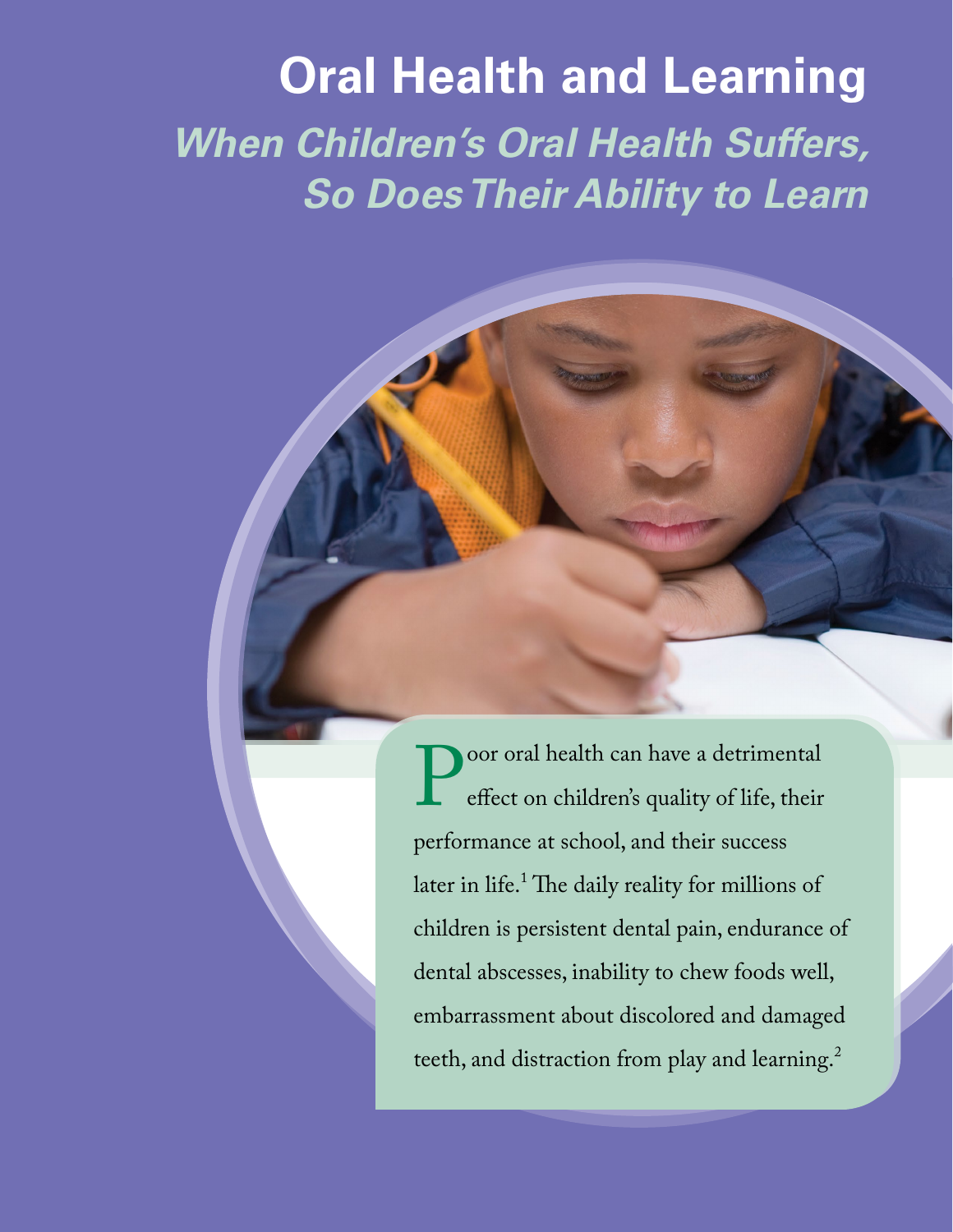## **Impact of Oral Health on Overall Health and Well-Being**

Although is it no longer unusual to see children smiling with a full set of unmarred teeth, millions of other children have little to smile about. For them, the daily reality is persistent dental pain, endurance of dental abscesses (infection in the mouth), inability to chew foods well, embarrassment about discolored and damaged teeth, and distraction from play and learning.<sup>2</sup>

Acute pain caused by dental caries has a strong effect on children, families, and systems that is often equal to and sometimes greater than the effect of asthma.<sup>3</sup>

Children and adolescents with oral health problems are more likely to feel worthless and inferior, shy, unhappy, sad, or depressed and are less likely to be friendly compared with those without oral health problems.<sup>4</sup>

Early tooth loss caused by tooth decay can result in failure to thrive, impaired speech development, and reduced self-esteem.5



Dental injuries, which occur among 1 in 14 children and adolescents ages 5–14 annually, can cause aesthetic, psychological, social, and therapeutic problems.<sup>6</sup>

Adolescents ages 12–14 with fractured teeth experience more impact on their daily living than adolescents with no traumatic injury. Adolescents with fractured teeth are more likely to report an impact on eating and enjoying food; smiling, laughing, and showing teeth without embarrassment; maintaining usual emotional state without being irritable; and enjoying contact with people, compared to those without such injury.<sup>7</sup>

#### **Impact of Poor Oral Health on Learning**

*Poor oral health can lead to decreased school performance, poor social relationships, and less success later in life. Children experiencing oral pain are distracted and unable to concentrate on schoolwork.<sup>10</sup>*

Children are often unable to verbalize their oral pain. Teachers may notice a child who is having difficulty attending to tasks or who is demonstrating the effects of pain—anxiety, fatigue, irritability, depression, and withdrawal from normal activities. However, teachers may not understand the cause of such behavior if they are unaware that a child has an oral health problem.<sup>8</sup>

Oral disease can cause

decreased appetite and depression and increased inattention and distractibility, which in turn may negatively impact self-esteem and may lead to school failure.<sup>9</sup>

Left untreated, the pain and infection caused by tooth decay can result in problems with eating, speaking, and learning.<sup>10</sup>

Inadequate nutrition during childhood can have detrimental effects on children's cognitive development and on productivity in adulthood. Nutritional deficiencies also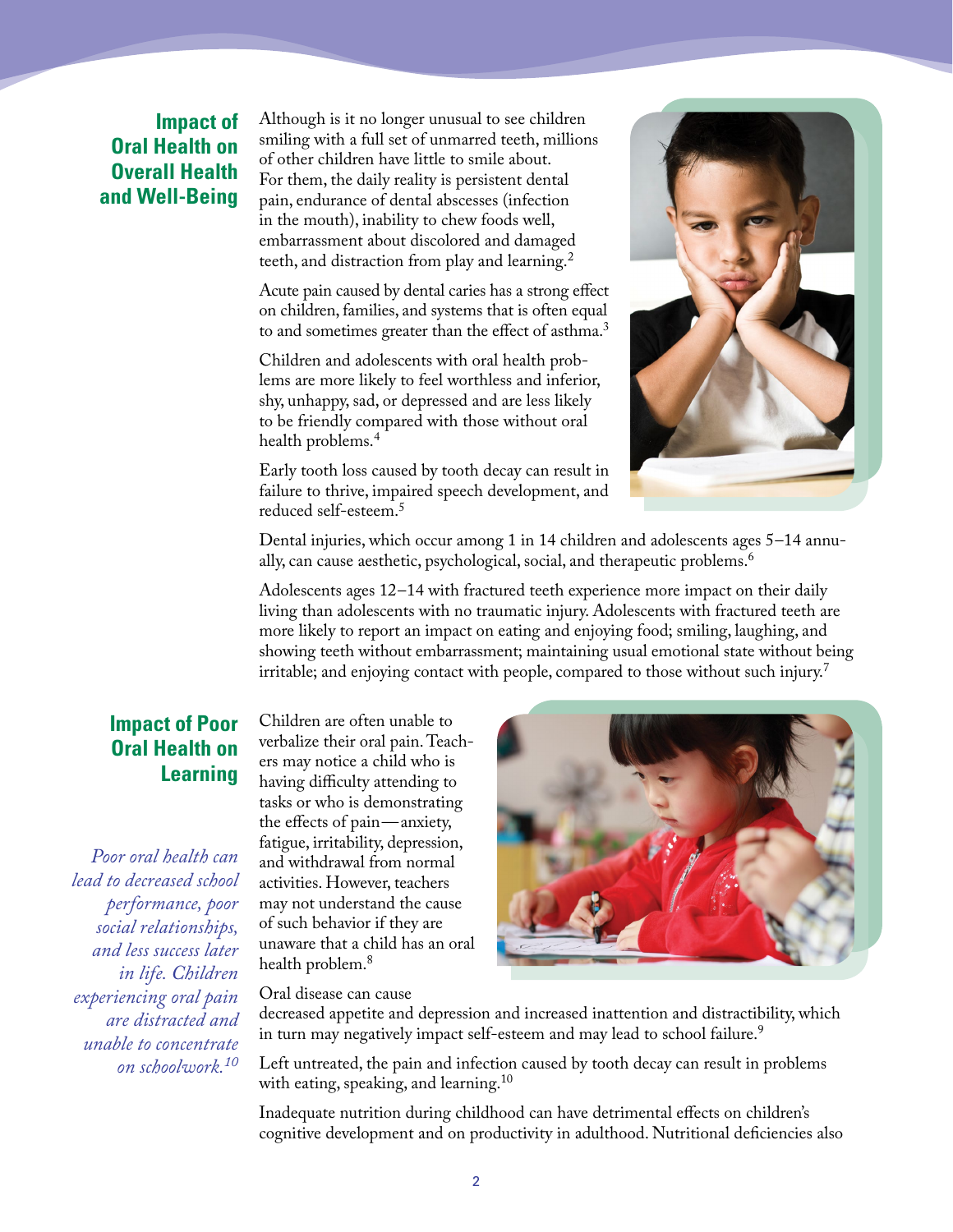negatively affect children's school performance, their ability to concentrate and perform complex tasks, and their behavior.<sup>11</sup>

Children and adolescents with oral health problems are more likely to have problems at school and less likely to do all homework, compared to those without oral health problems.4

Among elementary and high school students from families with low incomes, those with toothaches in the last 6 months are almost four times as likely as those without toothaches in the last 6 months to have a grade point average below 2.8.<sup>12</sup>

When children's acute oral health problems are treated and they are not experiencing pain, their learning and school-attendance records improve.<sup>13</sup>

### **School Attendance and Learning**

The worse oral health status that a child has, the greater the likelihood that the child will miss school as a result of oral pain or infection.<sup>14</sup>

Missing school as a result of oral pain or infection negatively affects children's school performance.14

*"You cannot educate a child who is not healthy, and you cannot keep a child healthy who is not educated."* —Joycelyn Elders, M.D., Former U.S. Surgeon General

Children and adolescents with poorer oral health status are more likely to experience oral pain, miss school, and perform poorly in school compared with their counterparts with better oral health status.14

On average, children and adolescents with oral health problems miss almost 1 school day per year more than other children and adolescents.4

Among elementary and high school students from families with low incomes, those with



toothaches in the last 6 months are almost six times as likely to miss school days because of oral health problems as are those without toothaches in the last 6 months.<sup>12</sup>

Elementary and high school students from families with low incomes who could not access needed oral health care in the last 12 months are three times as likely to miss school because of oral health problems as those who could access needed care.<sup>12</sup>

## **Programs and Policies for Improving Oral Health**

Head Start is a federal program that promotes school readiness for families with low incomes and their infants and children from birth through age 5. Head Start programs provide comprehensive services, including health, nutrition, oral health, and social services, in addition to education and cognitive-development services.<sup>15</sup>

One proven strategy for reaching children and adolescents at high risk for oral disease is through school-based programs supporting linkages with oral health professionals and other health professionals in the community. These programs serve as models for improving access to oral health education, prevention, and treatment services for children and adolescents at high risk for oral disease.16

School-based oral health services can increase access to preventive services such as fluoride and dental sealant application for children and adolescents from families with low incomes. Services should include screening, referral, and case management to ensure the timely receipt of oral health care from health professionals in the community.<sup>5</sup>